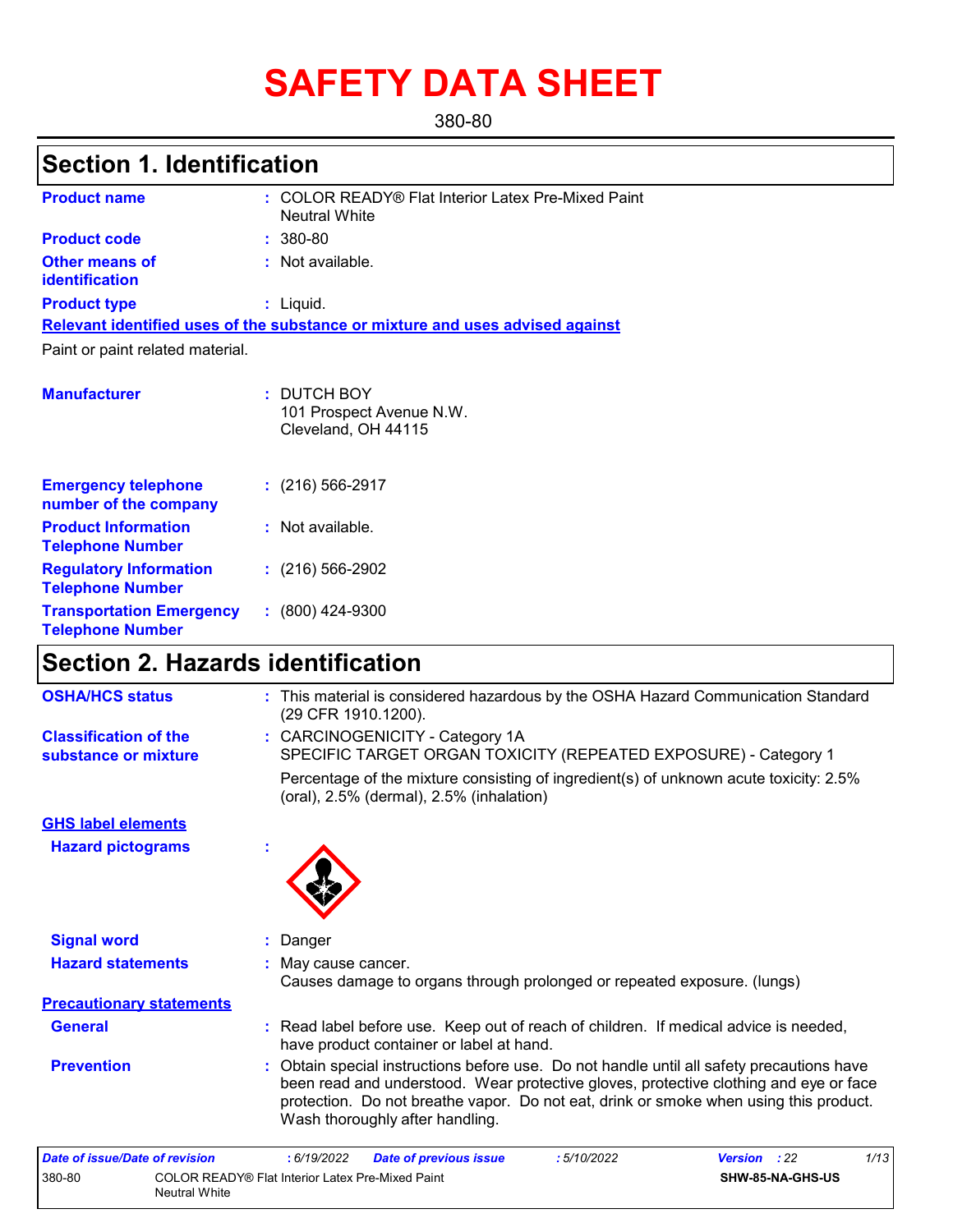### **Section 2. Hazards identification**

| <b>Response</b>                            | : IF exposed or concerned: Get medical advice or attention.                                                                                                                                                                                                                                                                                                                                                                                                                                                                                                                                          |
|--------------------------------------------|------------------------------------------------------------------------------------------------------------------------------------------------------------------------------------------------------------------------------------------------------------------------------------------------------------------------------------------------------------------------------------------------------------------------------------------------------------------------------------------------------------------------------------------------------------------------------------------------------|
| <b>Storage</b>                             | : Store locked up.                                                                                                                                                                                                                                                                                                                                                                                                                                                                                                                                                                                   |
| <b>Disposal</b>                            | : Dispose of contents and container in accordance with all local, regional, national and<br>international regulations.                                                                                                                                                                                                                                                                                                                                                                                                                                                                               |
| <b>Supplemental label</b><br>elements      | WARNING: This product contains chemicals known to the State of California to cause<br>cancer and birth defects or other reproductive harm. Adequate ventilation required when<br>sanding or abrading the dried film. If Adequate ventilation cannot be provided wear an<br>approved particulate respirator (NIOSH approved). Follow respirator manufacturer's<br>directions for respirator use. DELAYED EFFECTS FROM LONG TERM<br>OVEREXPOSURE. Abrading or sanding of the dry film may release Crystalline Silica<br>which has been shown to cause lung damage and cancer under long term exposure. |
|                                            | Please refer to the SDS for additional information. Keep out of reach of children. Do not<br>transfer contents to other containers for storage.                                                                                                                                                                                                                                                                                                                                                                                                                                                      |
| <b>Hazards not otherwise</b><br>classified | : None known.                                                                                                                                                                                                                                                                                                                                                                                                                                                                                                                                                                                        |

### **Section 3. Composition/information on ingredients**

| <b>Substance/mixture</b> | : Mixture                   |
|--------------------------|-----------------------------|
| <b>Other means of</b>    | $\therefore$ Not available. |
| identification           |                             |

#### **CAS number/other identifiers**

| Ingredient name                 | $\%$ by weight | <b>CAS number</b> |
|---------------------------------|----------------|-------------------|
| Titanium Dioxide                | 1≥10 - ≤25     | 13463-67-7        |
| Kaolin                          | l≤3            | 1332-58-7         |
| Cristobalite, respirable powder | $\prec$        | 14464-46-1        |
| Heavy Paraffinic Oil            | '≥             | 64742-65-0        |

Any concentration shown as a range is to protect confidentiality or is due to batch variation.

**There are no additional ingredients present which, within the current knowledge of the supplier and in the concentrations applicable, are classified and hence require reporting in this section.**

**Occupational exposure limits, if available, are listed in Section 8.**

### **Section 4. First aid measures**

#### **Description of necessary first aid measures**

| <b>Eye contact</b>  | : Immediately flush eyes with plenty of water, occasionally lifting the upper and lower<br>eyelids. Check for and remove any contact lenses. Continue to rinse for at least 10<br>minutes. Get medical attention.                                                                                                                                                                                                                                                                                                                         |
|---------------------|-------------------------------------------------------------------------------------------------------------------------------------------------------------------------------------------------------------------------------------------------------------------------------------------------------------------------------------------------------------------------------------------------------------------------------------------------------------------------------------------------------------------------------------------|
| <b>Inhalation</b>   | : Remove victim to fresh air and keep at rest in a position comfortable for breathing. If<br>not breathing, if breathing is irregular or if respiratory arrest occurs, provide artificial<br>respiration or oxygen by trained personnel. It may be dangerous to the person providing<br>aid to give mouth-to-mouth resuscitation. Get medical attention. If unconscious, place<br>in recovery position and get medical attention immediately. Maintain an open airway.<br>Loosen tight clothing such as a collar, tie, belt or waistband. |
| <b>Skin contact</b> | : Flush contaminated skin with plenty of water. Remove contaminated clothing and<br>shoes. Wash contaminated clothing thoroughly with water before removing it, or wear<br>gloves. Continue to rinse for at least 10 minutes. Get medical attention. Wash clothing<br>before reuse. Clean shoes thoroughly before reuse.                                                                                                                                                                                                                  |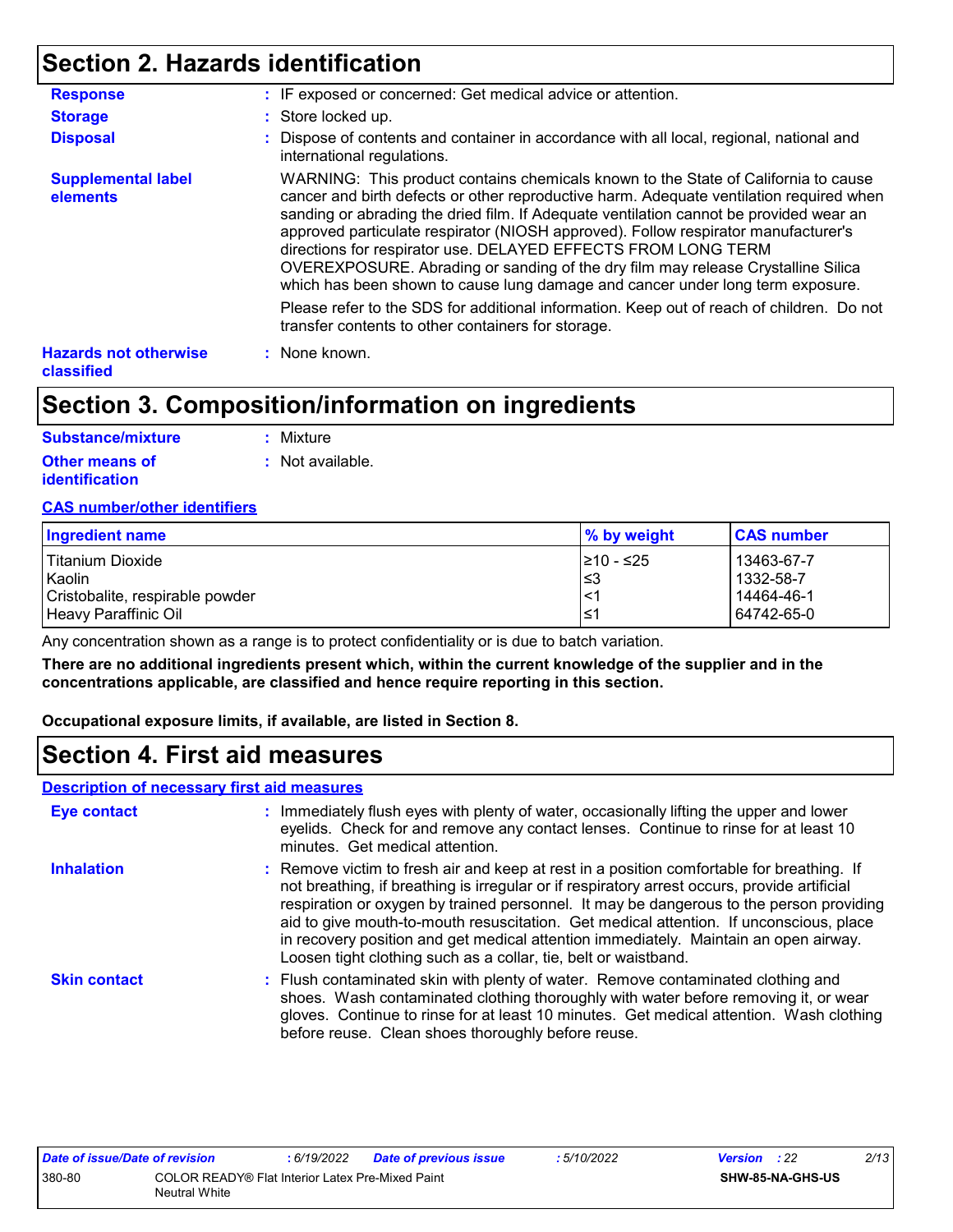### **Section 4. First aid measures**

| <b>Ingestion</b>                                   | : Wash out mouth with water. Remove dentures if any. If material has been swallowed<br>and the exposed person is conscious, give small quantities of water to drink. Stop if the<br>exposed person feels sick as vomiting may be dangerous. Do not induce vomiting<br>unless directed to do so by medical personnel. If vomiting occurs, the head should be<br>kept low so that vomit does not enter the lungs. Get medical attention. Never give<br>anything by mouth to an unconscious person. If unconscious, place in recovery position<br>and get medical attention immediately. Maintain an open airway. Loosen tight clothing<br>such as a collar, tie, belt or waistband. |
|----------------------------------------------------|-----------------------------------------------------------------------------------------------------------------------------------------------------------------------------------------------------------------------------------------------------------------------------------------------------------------------------------------------------------------------------------------------------------------------------------------------------------------------------------------------------------------------------------------------------------------------------------------------------------------------------------------------------------------------------------|
| Most important symptoms/effects, acute and delayed |                                                                                                                                                                                                                                                                                                                                                                                                                                                                                                                                                                                                                                                                                   |
| <b>Potential acute health effects</b>              |                                                                                                                                                                                                                                                                                                                                                                                                                                                                                                                                                                                                                                                                                   |
| <b>Eye contact</b>                                 | : No known significant effects or critical hazards.                                                                                                                                                                                                                                                                                                                                                                                                                                                                                                                                                                                                                               |
| <b>Inhalation</b>                                  | : No known significant effects or critical hazards.                                                                                                                                                                                                                                                                                                                                                                                                                                                                                                                                                                                                                               |
| <b>Skin contact</b>                                | : No known significant effects or critical hazards.                                                                                                                                                                                                                                                                                                                                                                                                                                                                                                                                                                                                                               |
| <b>Ingestion</b>                                   | : No known significant effects or critical hazards.                                                                                                                                                                                                                                                                                                                                                                                                                                                                                                                                                                                                                               |
| <b>Over-exposure signs/symptoms</b>                |                                                                                                                                                                                                                                                                                                                                                                                                                                                                                                                                                                                                                                                                                   |
| <b>Eye contact</b>                                 | : No specific data.                                                                                                                                                                                                                                                                                                                                                                                                                                                                                                                                                                                                                                                               |
| <b>Inhalation</b>                                  | : No specific data.                                                                                                                                                                                                                                                                                                                                                                                                                                                                                                                                                                                                                                                               |
| <b>Skin contact</b>                                | No specific data.                                                                                                                                                                                                                                                                                                                                                                                                                                                                                                                                                                                                                                                                 |
| <b>Ingestion</b>                                   | No specific data.                                                                                                                                                                                                                                                                                                                                                                                                                                                                                                                                                                                                                                                                 |
|                                                    | Indication of immediate medical attention and special treatment needed, if necessary                                                                                                                                                                                                                                                                                                                                                                                                                                                                                                                                                                                              |
| <b>Notes to physician</b>                          | : Treat symptomatically. Contact poison treatment specialist immediately if large<br>quantities have been ingested or inhaled.                                                                                                                                                                                                                                                                                                                                                                                                                                                                                                                                                    |
| <b>Specific treatments</b>                         | : No specific treatment.                                                                                                                                                                                                                                                                                                                                                                                                                                                                                                                                                                                                                                                          |
| <b>Protection of first-aiders</b>                  | : No action shall be taken involving any personal risk or without suitable training. If it is<br>suspected that fumes are still present, the rescuer should wear an appropriate mask or<br>self-contained breathing apparatus. It may be dangerous to the person providing aid to<br>give mouth-to-mouth resuscitation. Wash contaminated clothing thoroughly with water<br>before removing it, or wear gloves.                                                                                                                                                                                                                                                                   |

**See toxicological information (Section 11)**

# **Section 5. Fire-fighting measures**

| <b>Extinguishing media</b>                             |                                                                   |                                                         |                                                                                                                                                                                        |            |                     |      |
|--------------------------------------------------------|-------------------------------------------------------------------|---------------------------------------------------------|----------------------------------------------------------------------------------------------------------------------------------------------------------------------------------------|------------|---------------------|------|
| <b>Suitable extinguishing</b><br>media                 |                                                                   |                                                         | : Use an extinguishing agent suitable for the surrounding fire.                                                                                                                        |            |                     |      |
| <b>Unsuitable extinguishing</b><br>media               |                                                                   | : None known.                                           |                                                                                                                                                                                        |            |                     |      |
| <b>Specific hazards arising</b><br>from the chemical   |                                                                   |                                                         | : In a fire or if heated, a pressure increase will occur and the container may burst.                                                                                                  |            |                     |      |
| <b>Hazardous thermal</b><br>decomposition products     |                                                                   | carbon dioxide<br>carbon monoxide<br>metal oxide/oxides | : Decomposition products may include the following materials:                                                                                                                          |            |                     |      |
| <b>Special protective actions</b><br>for fire-fighters |                                                                   | training.                                               | : Promptly isolate the scene by removing all persons from the vicinity of the incident if<br>there is a fire. No action shall be taken involving any personal risk or without suitable |            |                     |      |
| Date of issue/Date of revision                         |                                                                   | : 6/19/2022                                             | <b>Date of previous issue</b>                                                                                                                                                          | :5/10/2022 | <b>Version</b> : 22 | 3/13 |
| 380-80                                                 | COLOR READY® Flat Interior Latex Pre-Mixed Paint<br>Neutral White |                                                         |                                                                                                                                                                                        |            | SHW-85-NA-GHS-US    |      |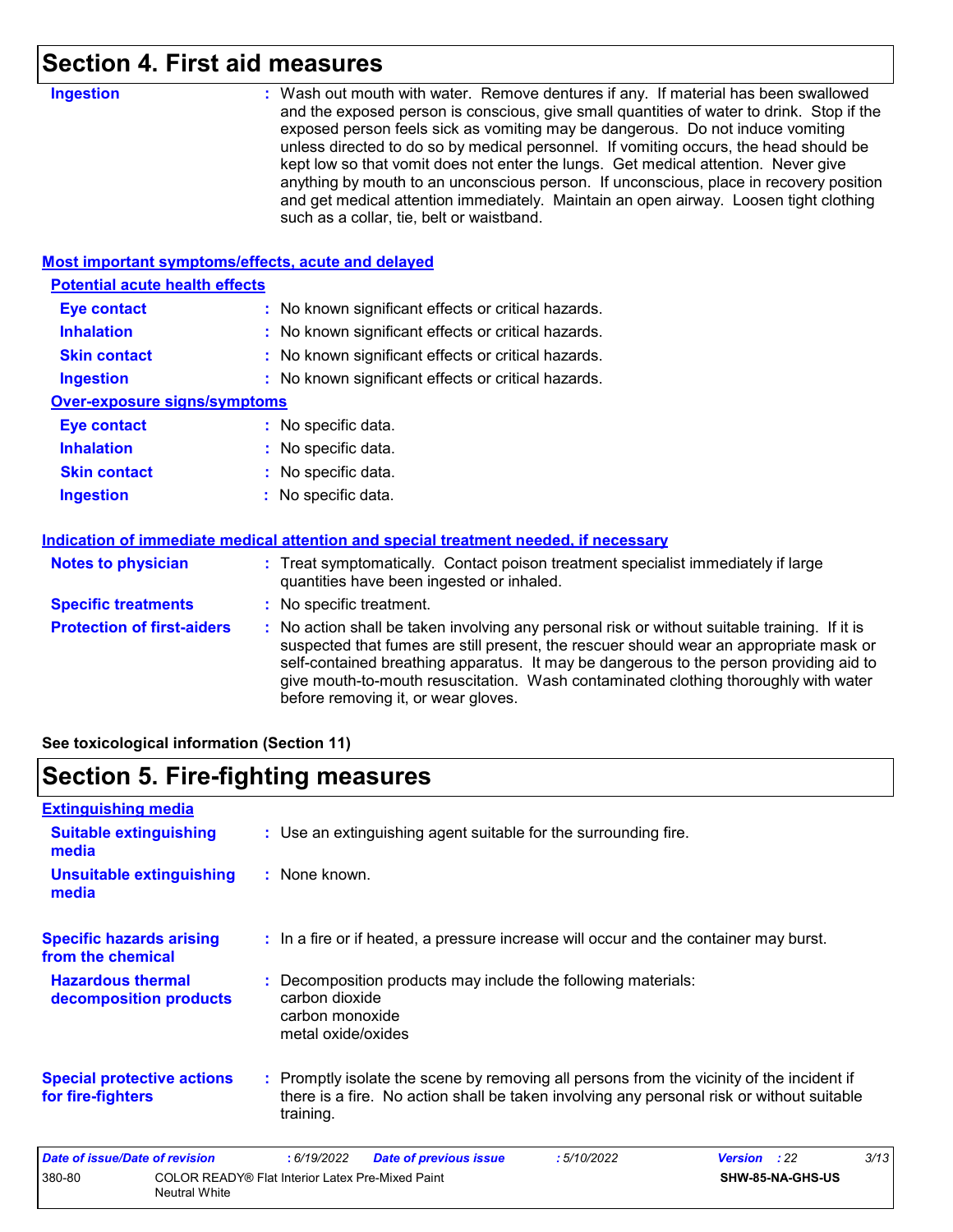### **Section 5. Fire-fighting measures**

Fire-fighters should wear appropriate protective equipment and self-contained breathing **:** apparatus (SCBA) with a full face-piece operated in positive pressure mode. **Special protective equipment for fire-fighters**

### **Section 6. Accidental release measures**

|                                                              | Personal precautions, protective equipment and emergency procedures                                                                                                                                                                                                                                                                                                                                                                                                                                                                                                                                                                                                                                        |
|--------------------------------------------------------------|------------------------------------------------------------------------------------------------------------------------------------------------------------------------------------------------------------------------------------------------------------------------------------------------------------------------------------------------------------------------------------------------------------------------------------------------------------------------------------------------------------------------------------------------------------------------------------------------------------------------------------------------------------------------------------------------------------|
| For non-emergency<br>personnel                               | : No action shall be taken involving any personal risk or without suitable training.<br>Evacuate surrounding areas. Keep unnecessary and unprotected personnel from<br>entering. Do not touch or walk through spilled material. Avoid breathing vapor or mist.<br>Provide adequate ventilation. Wear appropriate respirator when ventilation is<br>inadequate. Put on appropriate personal protective equipment.                                                                                                                                                                                                                                                                                           |
| For emergency responders                                     | If specialized clothing is required to deal with the spillage, take note of any information in<br>÷.<br>Section 8 on suitable and unsuitable materials. See also the information in "For non-<br>emergency personnel".                                                                                                                                                                                                                                                                                                                                                                                                                                                                                     |
| <b>Environmental precautions</b>                             | : Avoid dispersal of spilled material and runoff and contact with soil, waterways, drains<br>and sewers. Inform the relevant authorities if the product has caused environmental<br>pollution (sewers, waterways, soil or air).                                                                                                                                                                                                                                                                                                                                                                                                                                                                            |
| <b>Methods and materials for containment and cleaning up</b> |                                                                                                                                                                                                                                                                                                                                                                                                                                                                                                                                                                                                                                                                                                            |
| <b>Small spill</b>                                           | : Stop leak if without risk. Move containers from spill area. Dilute with water and mop up<br>if water-soluble. Alternatively, or if water-insoluble, absorb with an inert dry material and<br>place in an appropriate waste disposal container. Dispose of via a licensed waste<br>disposal contractor.                                                                                                                                                                                                                                                                                                                                                                                                   |
| <b>Large spill</b>                                           | Stop leak if without risk. Move containers from spill area. Approach release from<br>upwind. Prevent entry into sewers, water courses, basements or confined areas. Wash<br>spillages into an effluent treatment plant or proceed as follows. Contain and collect<br>spillage with non-combustible, absorbent material e.g. sand, earth, vermiculite or<br>diatomaceous earth and place in container for disposal according to local regulations<br>(see Section 13). Dispose of via a licensed waste disposal contractor. Contaminated<br>absorbent material may pose the same hazard as the spilled product. Note: see<br>Section 1 for emergency contact information and Section 13 for waste disposal. |

### **Section 7. Handling and storage**

| <b>Precautions for safe handling</b>             |                                                                                                                                                                                                                                                                                                                                                                                                                                                                                                                                                                                                                                                                               |
|--------------------------------------------------|-------------------------------------------------------------------------------------------------------------------------------------------------------------------------------------------------------------------------------------------------------------------------------------------------------------------------------------------------------------------------------------------------------------------------------------------------------------------------------------------------------------------------------------------------------------------------------------------------------------------------------------------------------------------------------|
| <b>Protective measures</b>                       | : Put on appropriate personal protective equipment (see Section 8). Avoid exposure -<br>obtain special instructions before use. Do not handle until all safety precautions have<br>been read and understood. Do not get in eyes or on skin or clothing. Do not breathe<br>vapor or mist. Do not ingest. If during normal use the material presents a respiratory<br>hazard, use only with adequate ventilation or wear appropriate respirator. Keep in the<br>original container or an approved alternative made from a compatible material, kept<br>tightly closed when not in use. Empty containers retain product residue and can be<br>hazardous. Do not reuse container. |
| <b>Advice on general</b><br>occupational hygiene | : Eating, drinking and smoking should be prohibited in areas where this material is<br>handled, stored and processed. Workers should wash hands and face before eating,<br>drinking and smoking. Remove contaminated clothing and protective equipment before<br>entering eating areas. See also Section 8 for additional information on hygiene<br>measures.                                                                                                                                                                                                                                                                                                                 |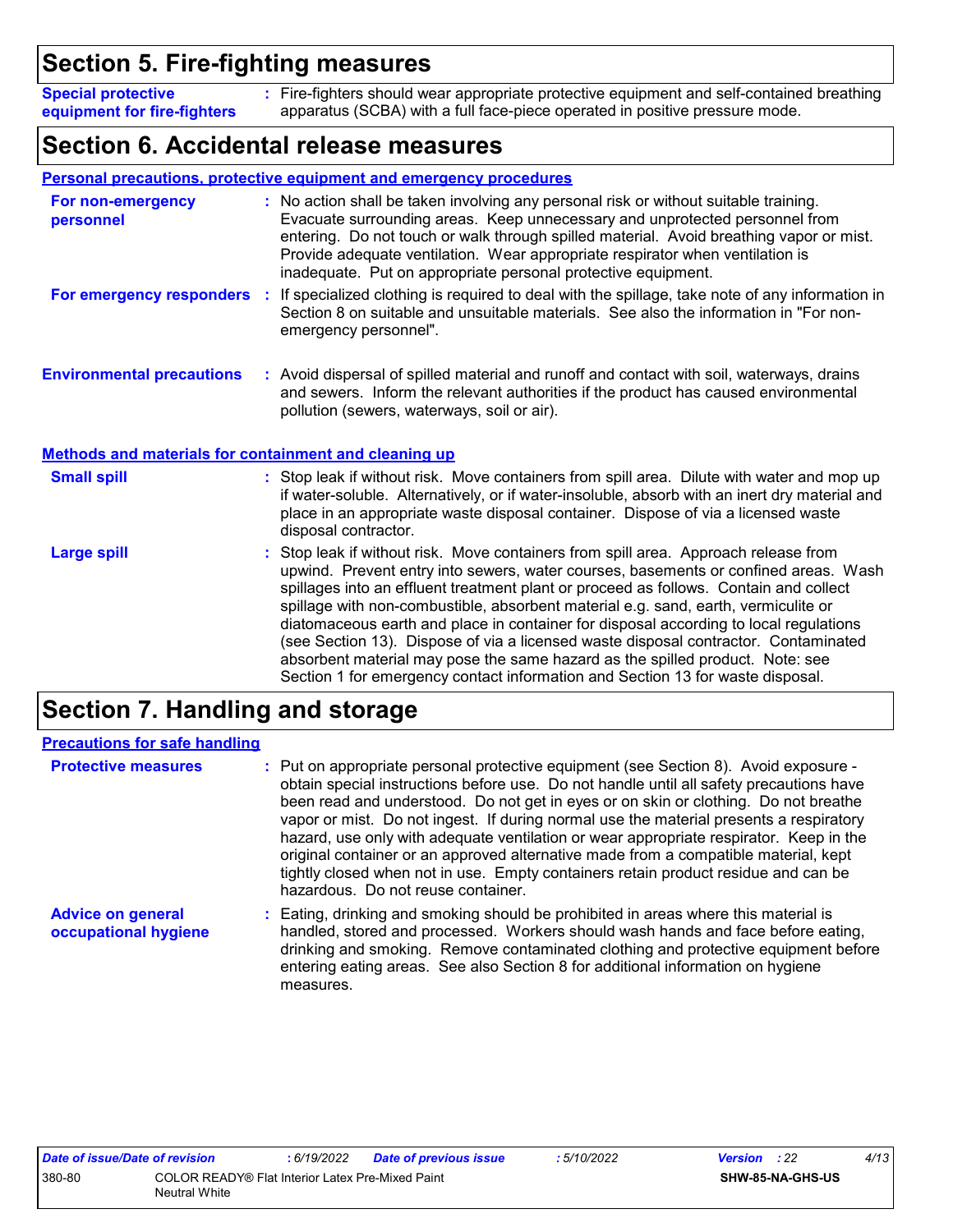### **Section 7. Handling and storage**

| <b>Conditions for safe storage,</b> | : Store in accordance with local regulations. Store in original container protected from                                                                                                                                                                                                                                                                                                                   |
|-------------------------------------|------------------------------------------------------------------------------------------------------------------------------------------------------------------------------------------------------------------------------------------------------------------------------------------------------------------------------------------------------------------------------------------------------------|
| including any                       | direct sunlight in a dry, cool and well-ventilated area, away from incompatible materials                                                                                                                                                                                                                                                                                                                  |
| <b>incompatibilities</b>            | (see Section 10) and food and drink. Store locked up. Keep container tightly closed<br>and sealed until ready for use. Containers that have been opened must be carefully<br>resealed and kept upright to prevent leakage. Do not store in unlabeled containers.<br>Use appropriate containment to avoid environmental contamination. See Section 10 for<br>incompatible materials before handling or use. |

### **Section 8. Exposure controls/personal protection**

#### **Control parameters**

**Occupational exposure limits (OSHA United States)**

| <b>Ingredient name</b>          | CAS#       | <b>Exposure limits</b>                                                                                                                                                                                                                                                                                                                                                                                                                                                                                                                                                           |
|---------------------------------|------------|----------------------------------------------------------------------------------------------------------------------------------------------------------------------------------------------------------------------------------------------------------------------------------------------------------------------------------------------------------------------------------------------------------------------------------------------------------------------------------------------------------------------------------------------------------------------------------|
| <b>Titanium Dioxide</b>         | 13463-67-7 | ACGIH TLV (United States, 1/2021).<br>TWA: 10 mg/m <sup>3</sup> 8 hours.<br>OSHA PEL (United States, 5/2018).<br>TWA: 15 mg/m <sup>3</sup> 8 hours. Form: Total dust                                                                                                                                                                                                                                                                                                                                                                                                             |
| Kaolin                          | 1332-58-7  | ACGIH TLV (United States, 1/2021).<br>TWA: 2 mg/m <sup>3</sup> 8 hours. Form: Respirable<br>fraction<br>NIOSH REL (United States, 10/2020).<br>TWA: 5 mg/m <sup>3</sup> 10 hours. Form: Respirable<br>fraction<br>TWA: 10 mg/m <sup>3</sup> 10 hours. Form: Total<br>OSHA PEL (United States, 5/2018).<br>TWA: 5 mg/m <sup>3</sup> 8 hours. Form: Respirable<br>fraction<br>TWA: 15 mg/m <sup>3</sup> 8 hours. Form: Total dust                                                                                                                                                  |
| Cristobalite, respirable powder | 14464-46-1 | OSHA PEL Z3 (United States, 6/2016).<br>TWA: 250 mppcf / 2 x (%SiO2+5) 8 hours.<br>Form: Respirable<br>TWA: 10 mg/m <sup>3</sup> / 2 x (%SiO2+2) 8 hours.<br>Form: Respirable<br>TWA: 30 mg/m <sup>3</sup> / 2 x (%SiO2+2) 8 hours.<br>Form: Total dust<br>OSHA PEL (United States, 5/2018).<br>TWA: 50 µg/m <sup>3</sup> 8 hours. Form: Respirable<br>dust<br>ACGIH TLV (United States, 1/2021).<br>TWA: 0.025 mg/m <sup>3</sup> 8 hours. Form:<br>Respirable fraction<br>NIOSH REL (United States, 10/2020).<br>TWA: 0.05 mg/m <sup>3</sup> 10 hours. Form: respirable<br>dust |
| Heavy Paraffinic Oil            | 64742-65-0 | ACGIH TLV (United States, 1/2021).<br>TWA: 5 mg/m <sup>3</sup> 8 hours. Form: Inhalable<br>fraction<br>OSHA PEL (United States, 5/2018).<br>TWA: 5 mg/m <sup>3</sup> 8 hours.<br>NIOSH REL (United States, 10/2020).<br>TWA: 5 mg/m <sup>3</sup> 10 hours. Form: Mist<br>STEL: 10 mg/m <sup>3</sup> 15 minutes. Form: Mist                                                                                                                                                                                                                                                       |

**Occupational exposure limits (Canada)**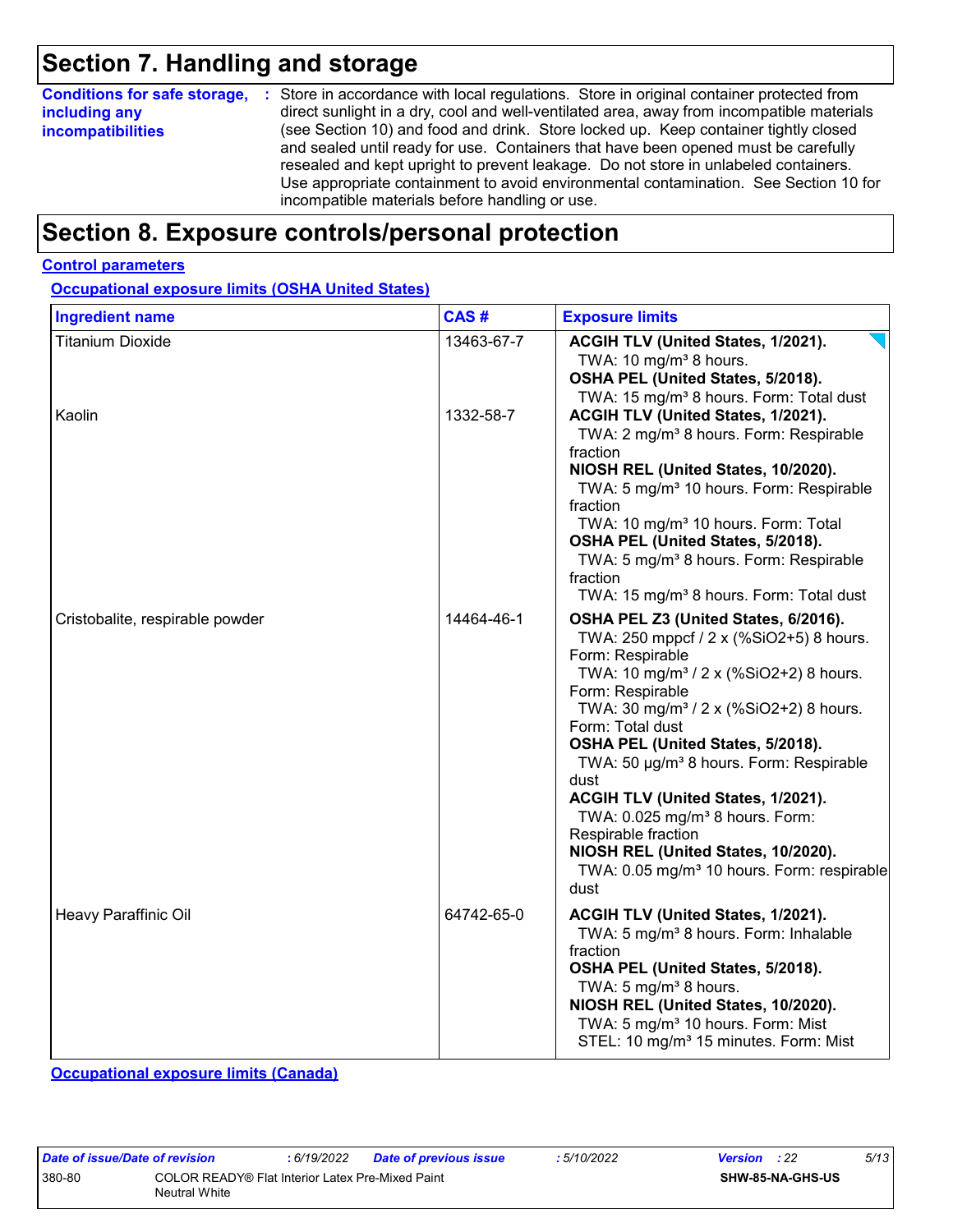| <b>Ingredient name</b> | CAS#       | <b>Exposure limits</b>                                                                                                                                                                                                                                                                                                                                                                                                                                                                                                                                                                                                                                             |
|------------------------|------------|--------------------------------------------------------------------------------------------------------------------------------------------------------------------------------------------------------------------------------------------------------------------------------------------------------------------------------------------------------------------------------------------------------------------------------------------------------------------------------------------------------------------------------------------------------------------------------------------------------------------------------------------------------------------|
| Titanium dioxide       | 13463-67-7 | <b>CA British Columbia Provincial (Canada,</b><br>6/2021).<br>TWA: 10 mg/m <sup>3</sup> 8 hours. Form: Total dust<br>TWA: 3 mg/m <sup>3</sup> 8 hours. Form: respirable<br>fraction<br>CA Quebec Provincial (Canada, 6/2021).<br>TWAEV: 10 mg/m <sup>3</sup> 8 hours. Form: Total dust.<br>CA Alberta Provincial (Canada, 6/2018).<br>8 hrs OEL: 10 mg/m <sup>3</sup> 8 hours.<br>CA Ontario Provincial (Canada, 6/2019).<br>TWA: 10 mg/m <sup>3</sup> 8 hours.<br><b>CA Saskatchewan Provincial (Canada,</b><br>7/2013).<br>STEL: 20 mg/m <sup>3</sup> 15 minutes.<br>TWA: 10 mg/m <sup>3</sup> 8 hours.                                                          |
| Kaolin                 | 1332-58-7  | CA Alberta Provincial (Canada, 6/2018).<br>8 hrs OEL: 2 mg/m <sup>3</sup> 8 hours. Form:<br>Respirable<br><b>CA British Columbia Provincial (Canada,</b><br>$6/2021$ ).<br>TWA: 2 mg/m <sup>3</sup> 8 hours. Form: Respirable<br>CA Quebec Provincial (Canada, 6/2021).<br>TWAEV: 2 mg/m <sup>3</sup> 8 hours. Form: Respirable<br>dust.<br>CA Ontario Provincial (Canada, 6/2019).<br>TWA: 2 mg/m <sup>3</sup> 8 hours. Form: Respirable<br>particulate matter.<br><b>CA Saskatchewan Provincial (Canada,</b><br>7/2013).<br>STEL: 4 mg/m <sup>3</sup> 15 minutes. Form: respirable<br>fraction<br>TWA: 2 mg/m <sup>3</sup> 8 hours. Form: respirable<br>fraction |
| Cristobalite           | 14464-46-1 | <b>CA British Columbia Provincial (Canada,</b><br>$6/2021$ ).<br>TWA: 0.025 mg/m <sup>3</sup> 8 hours. Form:<br>Respirable<br>CA Quebec Provincial (Canada, 6/2021).<br>TWAEV: 0.05 mg/m <sup>3</sup> 8 hours. Form:<br>Respirable dust.<br>CA Alberta Provincial (Canada, 6/2018).<br>8 hrs OEL: 0.025 mg/m <sup>3</sup> 8 hours. Form:<br>Respirable particulate<br>CA Ontario Provincial (Canada, 6/2019).<br>TWA: 0.05 mg/m <sup>3</sup> 8 hours. Form: Respirable<br>particulate matter.<br><b>CA Saskatchewan Provincial (Canada,</b><br>7/2013).<br>TWA: 0.05 mg/m <sup>3</sup> 8 hours. Form: respirable<br>fraction                                       |

#### **Occupational exposure limits (Mexico)**

|        |                                |                                                         | <b>CAS#</b>            | <b>Exposure limits</b> |                     |      |
|--------|--------------------------------|---------------------------------------------------------|------------------------|------------------------|---------------------|------|
| None.  |                                |                                                         |                        |                        |                     |      |
|        | Date of issue/Date of revision | : 6/19/2022                                             | Date of previous issue | :5/10/2022             | <b>Version</b> : 22 | 6/13 |
| 380-80 | <b>Neutral White</b>           | <b>COLOR READY® Flat Interior Latex Pre-Mixed Paint</b> |                        |                        | SHW-85-NA-GHS-US    |      |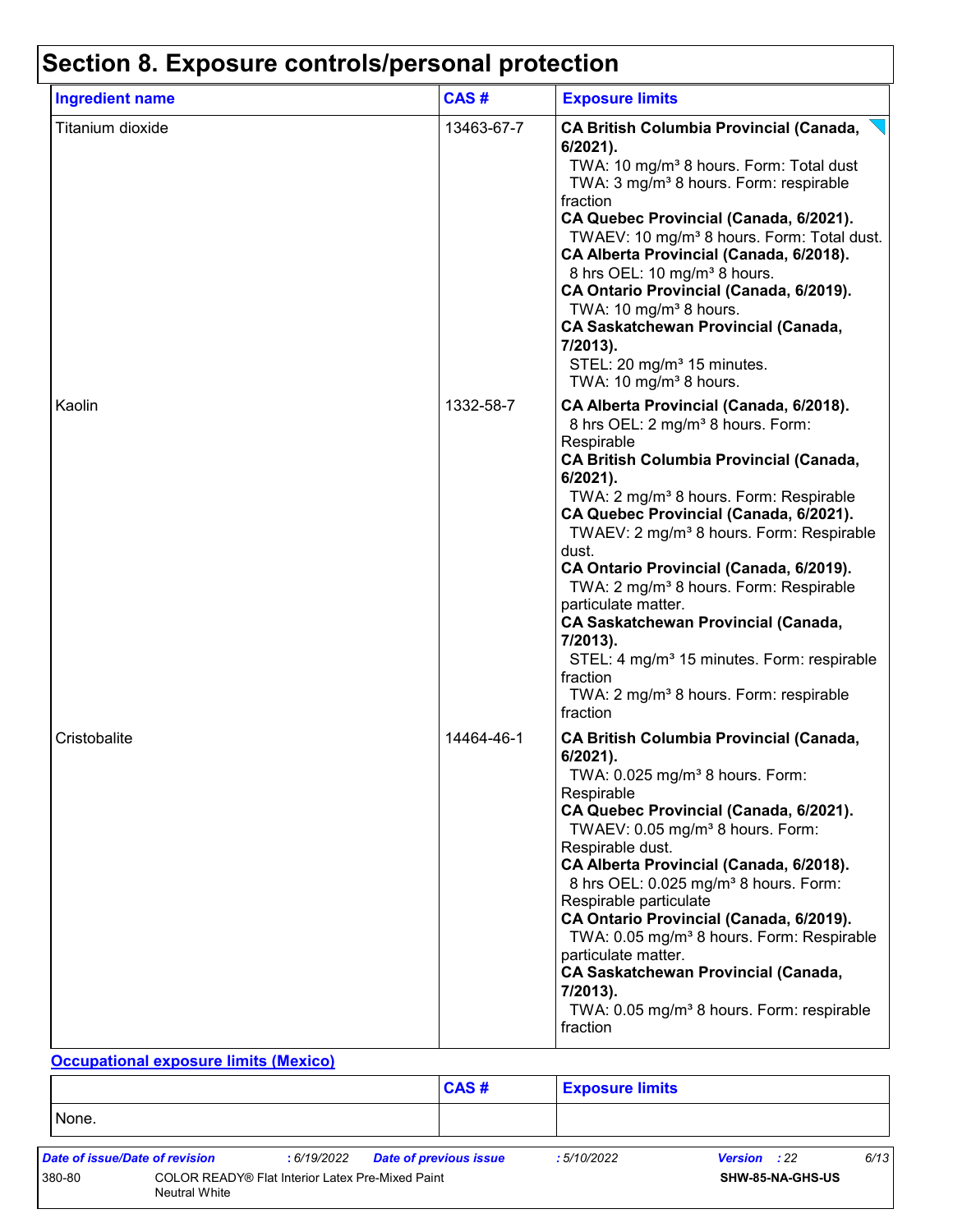### **Section 8. Exposure controls/personal protection**

| <b>Appropriate engineering</b><br><b>controls</b> |    | : If user operations generate dust, fumes, gas, vapor or mist, use process enclosures,<br>local exhaust ventilation or other engineering controls to keep worker exposure to<br>airborne contaminants below any recommended or statutory limits.                                                                                                                                                                                                                                                                                                                                                                     |  |  |  |
|---------------------------------------------------|----|----------------------------------------------------------------------------------------------------------------------------------------------------------------------------------------------------------------------------------------------------------------------------------------------------------------------------------------------------------------------------------------------------------------------------------------------------------------------------------------------------------------------------------------------------------------------------------------------------------------------|--|--|--|
| <b>Environmental exposure</b><br><b>controls</b>  | ÷. | Emissions from ventilation or work process equipment should be checked to ensure<br>they comply with the requirements of environmental protection legislation. In some<br>cases, fume scrubbers, filters or engineering modifications to the process equipment<br>will be necessary to reduce emissions to acceptable levels.                                                                                                                                                                                                                                                                                        |  |  |  |
| <b>Individual protection measures</b>             |    |                                                                                                                                                                                                                                                                                                                                                                                                                                                                                                                                                                                                                      |  |  |  |
| <b>Hygiene measures</b>                           |    | : Wash hands, forearms and face thoroughly after handling chemical products, before<br>eating, smoking and using the lavatory and at the end of the working period.<br>Appropriate techniques should be used to remove potentially contaminated clothing.<br>Wash contaminated clothing before reusing. Ensure that eyewash stations and safety<br>showers are close to the workstation location.                                                                                                                                                                                                                    |  |  |  |
| <b>Eye/face protection</b>                        | ÷. | Safety eyewear complying with an approved standard should be used when a risk<br>assessment indicates this is necessary to avoid exposure to liquid splashes, mists,<br>gases or dusts. If contact is possible, the following protection should be worn, unless<br>the assessment indicates a higher degree of protection: safety glasses with side-<br>shields.                                                                                                                                                                                                                                                     |  |  |  |
| <b>Skin protection</b>                            |    |                                                                                                                                                                                                                                                                                                                                                                                                                                                                                                                                                                                                                      |  |  |  |
| <b>Hand protection</b>                            |    | Chemical-resistant, impervious gloves complying with an approved standard should be<br>worn at all times when handling chemical products if a risk assessment indicates this is<br>necessary. Considering the parameters specified by the glove manufacturer, check<br>during use that the gloves are still retaining their protective properties. It should be<br>noted that the time to breakthrough for any glove material may be different for different<br>glove manufacturers. In the case of mixtures, consisting of several substances, the<br>protection time of the gloves cannot be accurately estimated. |  |  |  |
| <b>Body protection</b>                            |    | Personal protective equipment for the body should be selected based on the task being<br>performed and the risks involved and should be approved by a specialist before<br>handling this product.                                                                                                                                                                                                                                                                                                                                                                                                                    |  |  |  |
| <b>Other skin protection</b>                      |    | Appropriate footwear and any additional skin protection measures should be selected<br>based on the task being performed and the risks involved and should be approved by a<br>specialist before handling this product.                                                                                                                                                                                                                                                                                                                                                                                              |  |  |  |
| <b>Respiratory protection</b>                     |    | Based on the hazard and potential for exposure, select a respirator that meets the<br>appropriate standard or certification. Respirators must be used according to a<br>respiratory protection program to ensure proper fitting, training, and other important<br>aspects of use.                                                                                                                                                                                                                                                                                                                                    |  |  |  |

# **Section 9. Physical and chemical properties**

The conditions of measurement of all properties are at standard temperature and pressure unless otherwise indicated.

| <b>Appearance</b>                                                 |   |                                       |
|-------------------------------------------------------------------|---|---------------------------------------|
| <b>Physical state</b>                                             |   | : Liquid.                             |
| Color                                                             |   | $:$ Not available.                    |
| Odor                                                              |   | : Not available.                      |
| <b>Odor threshold</b>                                             | ٠ | . Not available.                      |
| pH                                                                |   | : 9                                   |
| <b>Melting point/freezing point</b>                               |   | $\therefore$ Not available.           |
| <b>Boiling point, initial boiling</b><br>point, and boiling range |   | : $100^{\circ}$ C (212 $^{\circ}$ F)  |
| <b>Flash point</b>                                                |   | : Closed cup: Not applicable.         |
| <b>Evaporation rate</b>                                           |   | $\therefore$ 0.09 (butyl acetate = 1) |
|                                                                   |   |                                       |

| Date of issue/Date of revision |                                                                          | 6/19/2022 | <b>Date of previous issue</b> | : 5/10/2022 | <b>Version</b> : 22 |                         | 7/13 |
|--------------------------------|--------------------------------------------------------------------------|-----------|-------------------------------|-------------|---------------------|-------------------------|------|
| 380-80                         | COLOR READY® Flat Interior Latex Pre-Mixed Paint<br><b>Neutral White</b> |           |                               |             |                     | <b>SHW-85-NA-GHS-US</b> |      |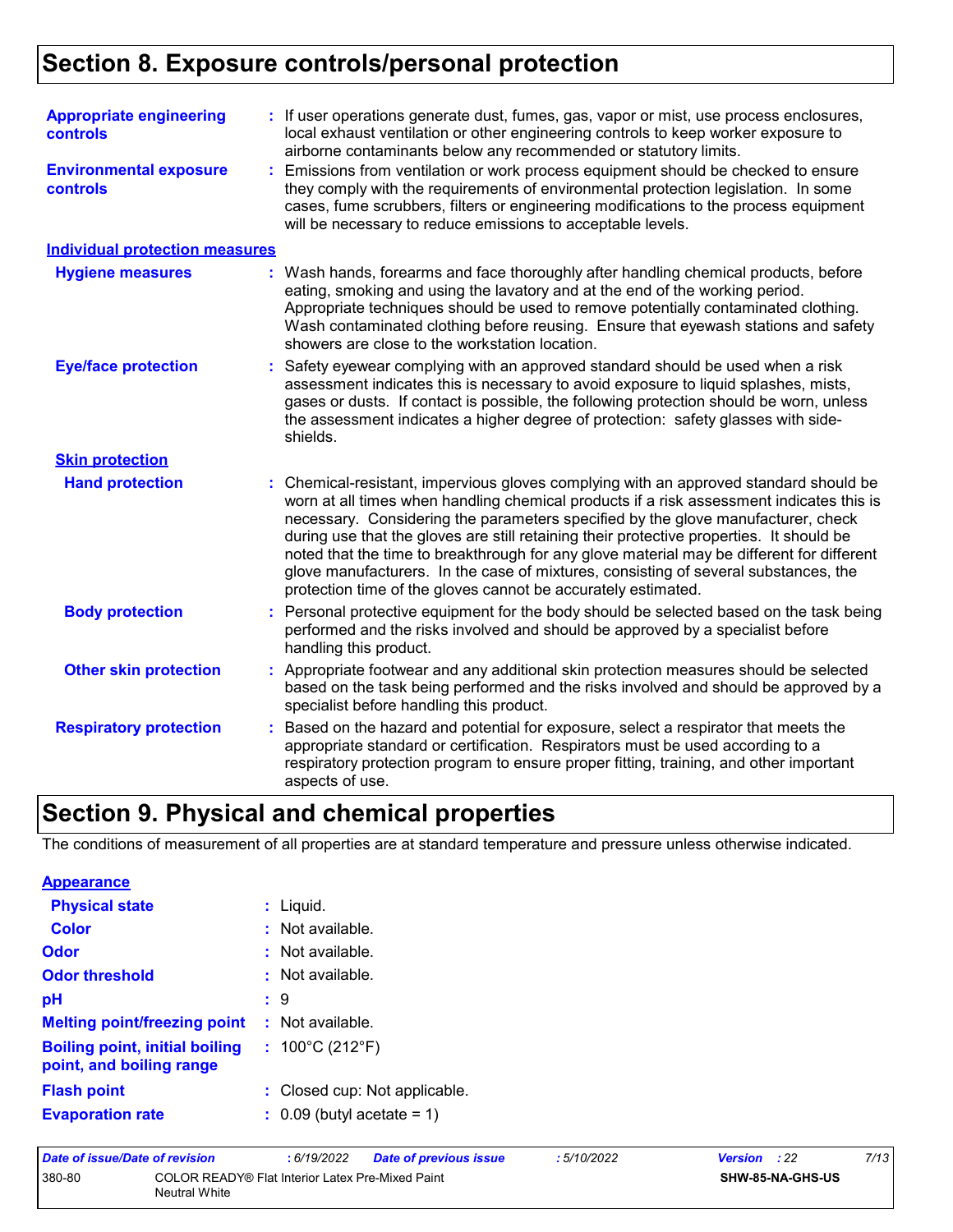### **Section 9. Physical and chemical properties**

| <b>Flammability</b>                                   | : Not available.                                                 |
|-------------------------------------------------------|------------------------------------------------------------------|
| Lower and upper explosion<br>limit/flammability limit | : Not available.                                                 |
| <b>Vapor pressure</b>                                 | : $2.3$ kPa (17.5 mm Hg)                                         |
| <b>Relative vapor density</b>                         | : 1 [Air = 1]                                                    |
| <b>Relative density</b>                               | : 1.24                                                           |
| <b>Solubility</b>                                     | : Not available.                                                 |
| <b>Partition coefficient: n-</b><br>octanol/water     | : Not applicable.                                                |
| <b>Auto-ignition temperature</b>                      | : Not available.                                                 |
| <b>Decomposition temperature</b>                      | : Not available.                                                 |
| <b>Viscosity</b>                                      | : Kinematic (40°C (104°F)): >20.5 mm <sup>2</sup> /s (>20.5 cSt) |
| <b>Molecular weight</b>                               | Not applicable.                                                  |
| <b>Aerosol product</b>                                |                                                                  |
| <b>Heat of combustion</b>                             | : $1.098$ kJ/g                                                   |

### **Section 10. Stability and reactivity**

| <b>Hazardous decomposition</b><br>products          | : Under normal conditions of storage and use, hazardous decomposition products should<br>not be produced. |
|-----------------------------------------------------|-----------------------------------------------------------------------------------------------------------|
| <b>Incompatible materials</b>                       | : No specific data.                                                                                       |
| <b>Conditions to avoid</b>                          | No specific data.                                                                                         |
| <b>Possibility of hazardous</b><br><b>reactions</b> | : Under normal conditions of storage and use, hazardous reactions will not occur.                         |
| <b>Chemical stability</b>                           | : The product is stable.                                                                                  |
| <b>Reactivity</b>                                   | : No specific test data related to reactivity available for this product or its ingredients.              |

## **Section 11. Toxicological information**

### **Information on toxicological effects**

#### **Acute toxicity**

| <b>Product/ingredient name</b> | <b>Result</b>             | <b>Species</b> | <b>Dose</b>                | <b>Exposure</b> |
|--------------------------------|---------------------------|----------------|----------------------------|-----------------|
| <b>Heavy Paraffinic Oil</b>    | ILD50 Dermal<br>LD50 Oral | Rabbit<br>Rat  | >5000 mg/kg<br>>5000 mg/kg |                 |

#### **Irritation/Corrosion**

| <b>Product/ingredient name</b> | <b>Result</b>        | <b>Species</b> | <b>Score</b> | <b>Exposure</b> | <b>Observation</b> |
|--------------------------------|----------------------|----------------|--------------|-----------------|--------------------|
| Titanium Dioxide               | Skin - Mild irritant | Human          |              | 72 hours 300    |                    |
|                                |                      |                |              | <b>ug</b>       |                    |

#### **Sensitization**

Not available.

#### **Mutagenicity**

Not available.

| Date of issue/Date of revision |                                                                   | : 6/19/2022 | <b>Date of previous issue</b> | :5/10/2022 | : 22<br>Version         | 8/13 |
|--------------------------------|-------------------------------------------------------------------|-------------|-------------------------------|------------|-------------------------|------|
| 380-80                         | COLOR READY® Flat Interior Latex Pre-Mixed Paint<br>Neutral White |             |                               |            | <b>SHW-85-NA-GHS-US</b> |      |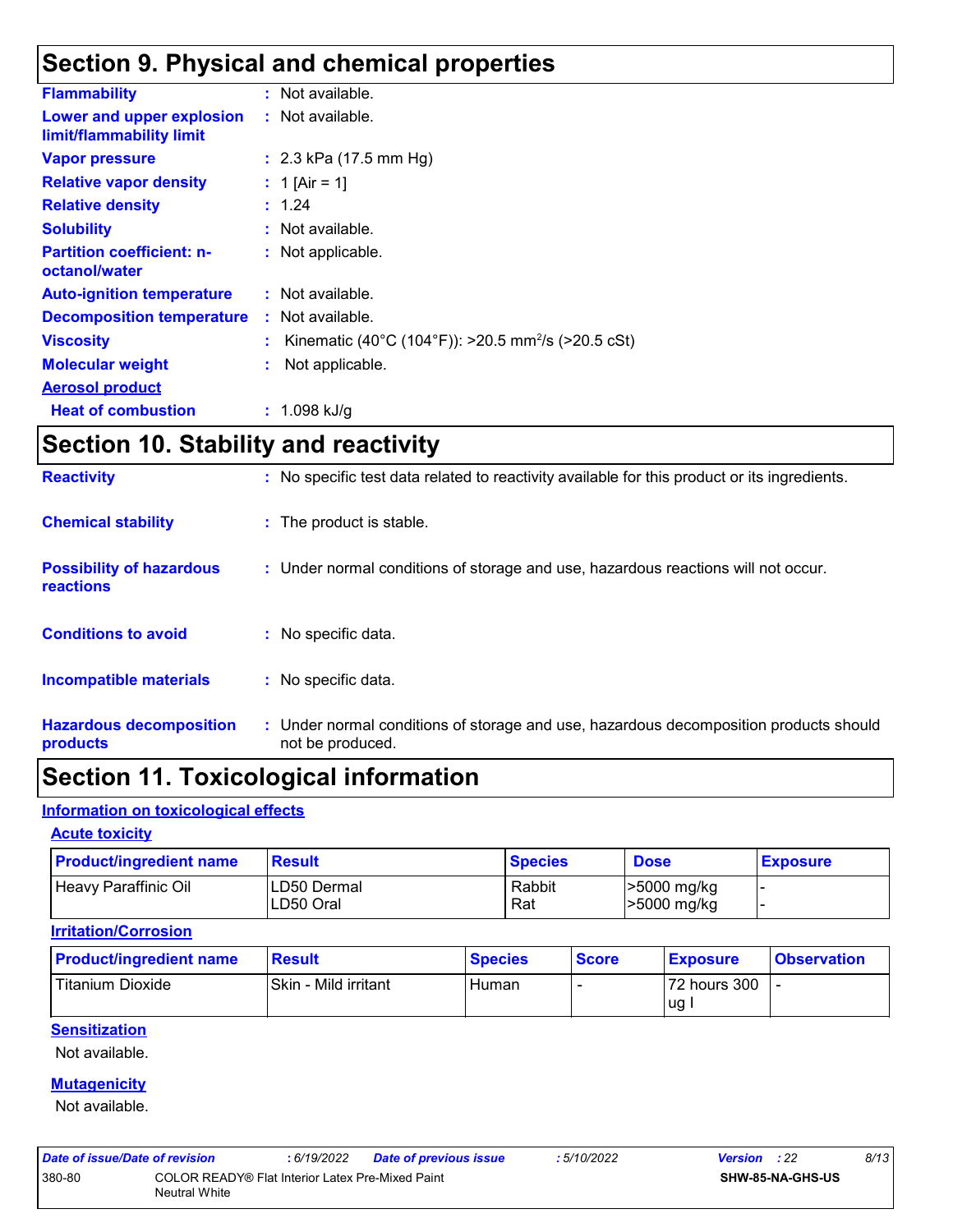### **Section 11. Toxicological information**

#### **Carcinogenicity**

Not available.

### **Classification**

| <b>Product/ingredient name</b>                                | <b>OSHA</b> | <b>IARC</b> | <b>NTP</b>                      |
|---------------------------------------------------------------|-------------|-------------|---------------------------------|
| Titanium Dioxide<br>Cristobalite, respirable<br><b>powder</b> |             | 2Β          | Known to be a human carcinogen. |

#### **Reproductive toxicity**

Not available.

#### **Teratogenicity**

Not available.

#### **Specific target organ toxicity (single exposure)**

Not available.

#### **Specific target organ toxicity (repeated exposure)**

| <b>Name</b>                     | <b>Category</b>        | <b>Route of</b><br><b>Lexposure</b> | <b>Target organs</b> |
|---------------------------------|------------------------|-------------------------------------|----------------------|
| Kaolin                          | ⊩Category <sup>≁</sup> | linhalation                         | l lungs              |
| Cristobalite, respirable powder | Category 1             | <b>l</b> inhalation                 | respiratory tract    |

#### **Aspiration hazard**

| <b>Name</b>          | Result                                |
|----------------------|---------------------------------------|
| Heavy Paraffinic Oil | <b>ASPIRATION HAZARD - Category 1</b> |

| <b>Information on the likely</b> : Not available.   |
|-----------------------------------------------------|
| <b>Potential acute health effects</b>               |
| : No known significant effects or critical hazards. |
| : No known significant effects or critical hazards. |
| : No known significant effects or critical hazards. |
| : No known significant effects or critical hazards. |
|                                                     |

| Symptoms related to the physical, chemical and toxicological characteristics |                     |  |  |  |
|------------------------------------------------------------------------------|---------------------|--|--|--|
| <b>Eve contact</b>                                                           | : No specific data. |  |  |  |
| <b>Inhalation</b>                                                            | : No specific data. |  |  |  |
| <b>Skin contact</b>                                                          | : No specific data. |  |  |  |
| <b>Ingestion</b>                                                             | : No specific data. |  |  |  |

|                                                        | Delayed and immediate effects and also chronic effects from short and long term exposure |  |
|--------------------------------------------------------|------------------------------------------------------------------------------------------|--|
| <b>Short term exposure</b>                             |                                                                                          |  |
| <b>Potential immediate : Not available.</b><br>effects |                                                                                          |  |
| <b>Potential delayed effects : Not available.</b>      |                                                                                          |  |
| <b>Long term exposure</b>                              |                                                                                          |  |
| <b>Potential immediate : Not available.</b><br>effects |                                                                                          |  |

| Date of issue/Date of revision |                                                                   | : 6/19/2022 | <b>Date of previous issue</b> | : 5/10/2022 | <b>Version</b> : 22     |  | 9/13 |
|--------------------------------|-------------------------------------------------------------------|-------------|-------------------------------|-------------|-------------------------|--|------|
| 380-80                         | COLOR READY® Flat Interior Latex Pre-Mixed Paint<br>Neutral White |             |                               |             | <b>SHW-85-NA-GHS-US</b> |  |      |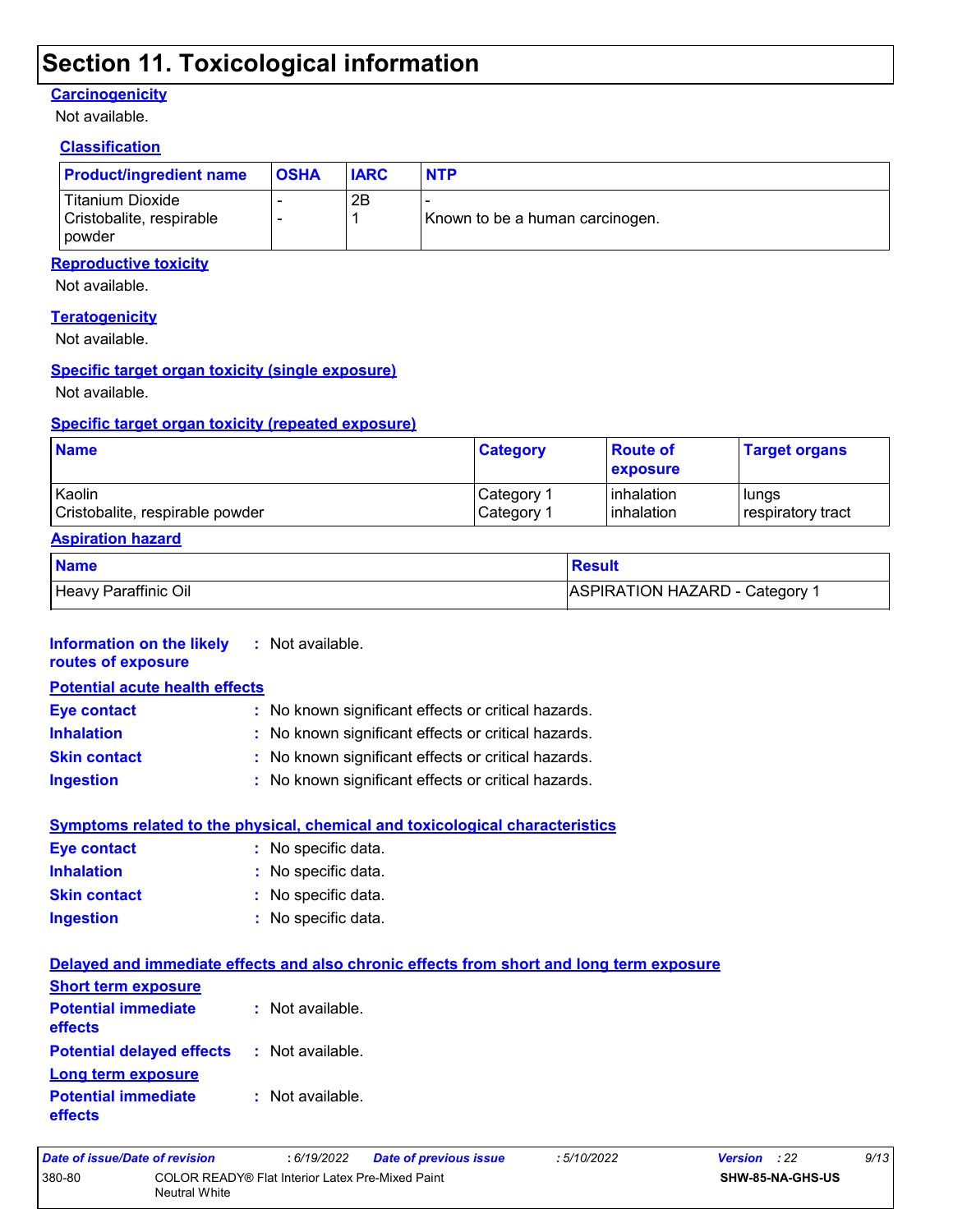### **Section 11. Toxicological information**

| <b>Potential delayed effects : Not available.</b> |                                                                               |  |  |  |  |
|---------------------------------------------------|-------------------------------------------------------------------------------|--|--|--|--|
| <b>Potential chronic health effects</b>           |                                                                               |  |  |  |  |
| Not available.                                    |                                                                               |  |  |  |  |
| <b>General</b>                                    | : Causes damage to organs through prolonged or repeated exposure.             |  |  |  |  |
| <b>Carcinogenicity</b>                            | : May cause cancer. Risk of cancer depends on duration and level of exposure. |  |  |  |  |
| <b>Mutagenicity</b>                               | : No known significant effects or critical hazards.                           |  |  |  |  |
| <b>Teratogenicity</b>                             | : No known significant effects or critical hazards.                           |  |  |  |  |
| <b>Developmental effects</b>                      | : No known significant effects or critical hazards.                           |  |  |  |  |
| <b>Fertility effects</b>                          | : No known significant effects or critical hazards.                           |  |  |  |  |
|                                                   |                                                                               |  |  |  |  |

**Numerical measures of toxicity** Not available. **Acute toxicity estimates**

### **Section 12. Ecological information**

#### **Toxicity**

| <b>Product/ingredient name</b> | <b>Result</b>                                                              | <b>Species</b> | <b>Exposure</b> |
|--------------------------------|----------------------------------------------------------------------------|----------------|-----------------|
| Titanium Dioxide               | $ $ Acute LC50 >1000000 µg/l Marine water $ $ Fish - Fundulus heteroclitus |                | 96 hours        |

#### **Persistence and degradability**

Not available.

#### **Bioaccumulative potential**

Not available.

#### **Mobility in soil**

**Soil/water partition coefficient (KOC)**

- **:** Not available.
- **Other adverse effects** : No known significant effects or critical hazards.

### **Section 13. Disposal considerations**

| <b>Disposal methods</b> | : The generation of waste should be avoided or minimized wherever possible. Disposal<br>of this product, solutions and any by-products should at all times comply with the<br>requirements of environmental protection and waste disposal legislation and any<br>regional local authority requirements. Dispose of surplus and non-recyclable products<br>via a licensed waste disposal contractor. Waste should not be disposed of untreated to<br>the sewer unless fully compliant with the requirements of all authorities with jurisdiction.<br>Waste packaging should be recycled. Incineration or landfill should only be considered<br>when recycling is not feasible. This material and its container must be disposed of in a<br>safe way. Care should be taken when handling emptied containers that have not been<br>cleaned or rinsed out. Empty containers or liners may retain some product residues. |
|-------------------------|---------------------------------------------------------------------------------------------------------------------------------------------------------------------------------------------------------------------------------------------------------------------------------------------------------------------------------------------------------------------------------------------------------------------------------------------------------------------------------------------------------------------------------------------------------------------------------------------------------------------------------------------------------------------------------------------------------------------------------------------------------------------------------------------------------------------------------------------------------------------------------------------------------------------|
|                         | Avoid dispersal of spilled material and runoff and contact with soil, waterways, drains<br>and sewers.                                                                                                                                                                                                                                                                                                                                                                                                                                                                                                                                                                                                                                                                                                                                                                                                              |

| Date of issue/Date of revision |                                                                          | 6/19/2022 | <b>Date of previous issue</b> | : 5/10/2022 | <b>Version</b> : 22 |                         | 10/13 |
|--------------------------------|--------------------------------------------------------------------------|-----------|-------------------------------|-------------|---------------------|-------------------------|-------|
| 380-80                         | COLOR READY® Flat Interior Latex Pre-Mixed Paint<br><b>Neutral White</b> |           |                               |             |                     | <b>SHW-85-NA-GHS-US</b> |       |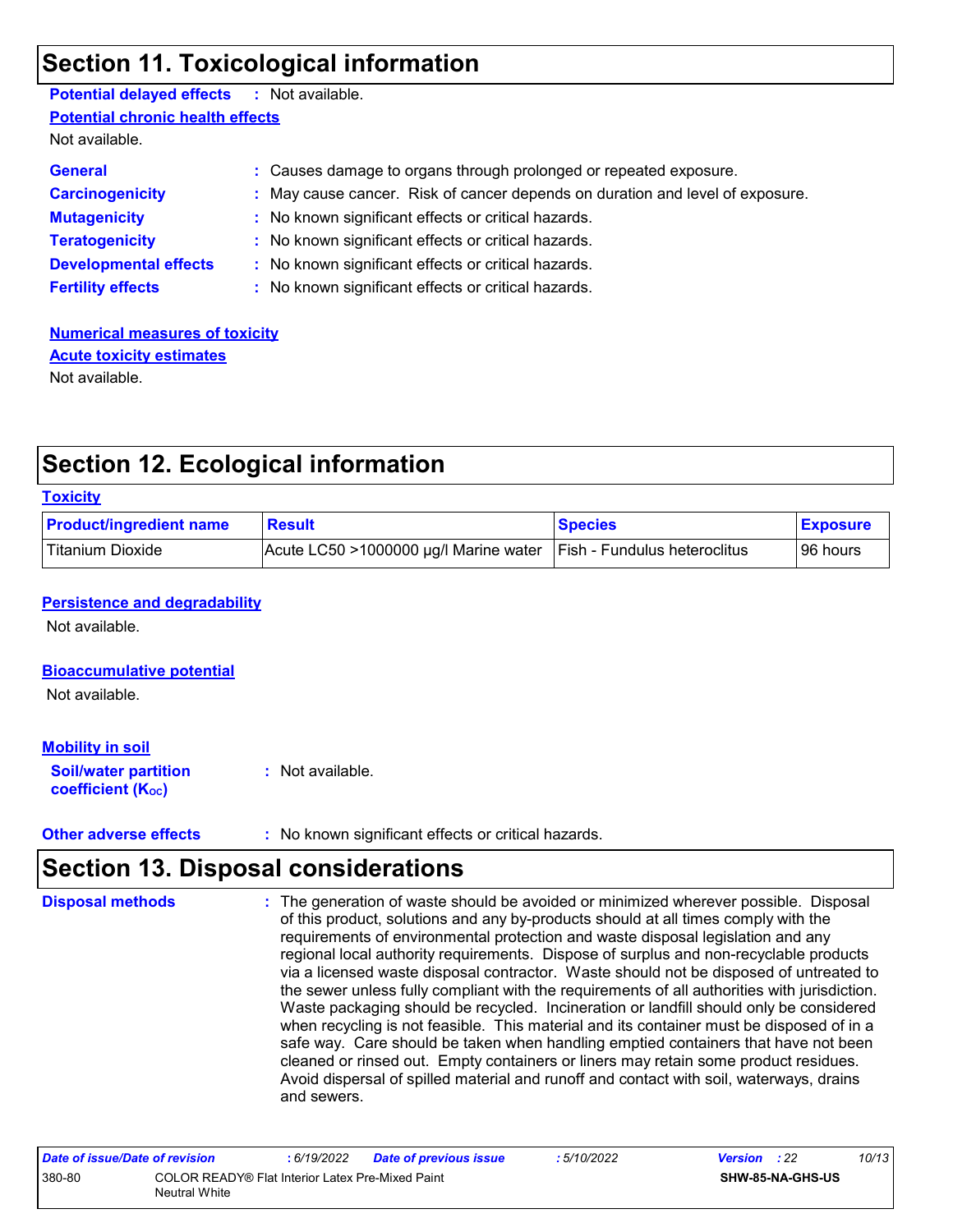# **Section 14. Transport information**

|                                      | <b>DOT</b><br><b>Classification</b> | <b>TDG</b><br><b>Classification</b> | <b>Mexico</b><br><b>Classification</b> | <b>IATA</b>                                                                                                                                                                                                                  | <b>IMDG</b>                                                                                                                                                                                                                                                                        |
|--------------------------------------|-------------------------------------|-------------------------------------|----------------------------------------|------------------------------------------------------------------------------------------------------------------------------------------------------------------------------------------------------------------------------|------------------------------------------------------------------------------------------------------------------------------------------------------------------------------------------------------------------------------------------------------------------------------------|
| <b>UN number</b>                     | Not regulated.                      | Not regulated.                      | Not regulated.                         | <b>UN3082</b>                                                                                                                                                                                                                | <b>UN3082</b>                                                                                                                                                                                                                                                                      |
| <b>UN proper</b><br>shipping name    | $\blacksquare$                      | $\blacksquare$                      |                                        | <b>ENVIRONMENTALLY</b><br><b>HAZARDOUS</b><br>SUBSTANCE,<br>LIQUID, N.O.S.<br>(Zinc Pyrithione,<br>Ammonium<br>Hydroxide)                                                                                                    | ENVIRONMENTALLY<br><b>HAZARDOUS</b><br>SUBSTANCE,<br>LIQUID, N.O.S.<br>(Zinc Pyrithione,<br>Ammonium<br>Hydroxide).<br>Marine pollutant<br>(Zinc Pyrithione,<br>Ammonium<br>Hydroxide)                                                                                             |
| <b>Transport</b><br>hazard class(es) |                                     | $\overline{\phantom{a}}$            |                                        | 9                                                                                                                                                                                                                            | 9                                                                                                                                                                                                                                                                                  |
| <b>Packing group</b>                 | $\blacksquare$                      | $\blacksquare$                      |                                        | $\ensuremath{\mathsf{III}}\xspace$                                                                                                                                                                                           | $\ensuremath{\mathsf{III}}\xspace$                                                                                                                                                                                                                                                 |
| <b>Environmental</b><br>hazards      | No.                                 | No.                                 | No.                                    | Yes.                                                                                                                                                                                                                         | Yes.                                                                                                                                                                                                                                                                               |
| <b>Additional</b><br>information     |                                     | ×,                                  |                                        | This product is<br>not regulated as<br>a dangerous<br>good when<br>transported in<br>sizes of ≤5 L or<br>≤5 kg, provided<br>the packagings<br>meet the general<br>provisions of<br>5.0.2.4.1,<br>5.0.2.6.1.1 and<br>5.0.2.8. | This product is not<br>regulated as a<br>dangerous good<br>when transported<br>in sizes of $\leq$ 5 L or<br>≤5 kg, provided<br>the packagings<br>meet the general<br>provisions of<br>4.1.1.1, 4.1.1.2<br>and 4.1.1.4 to<br>4.1.1.8.<br><b>Emergency</b><br>schedules F-A, S-<br>F |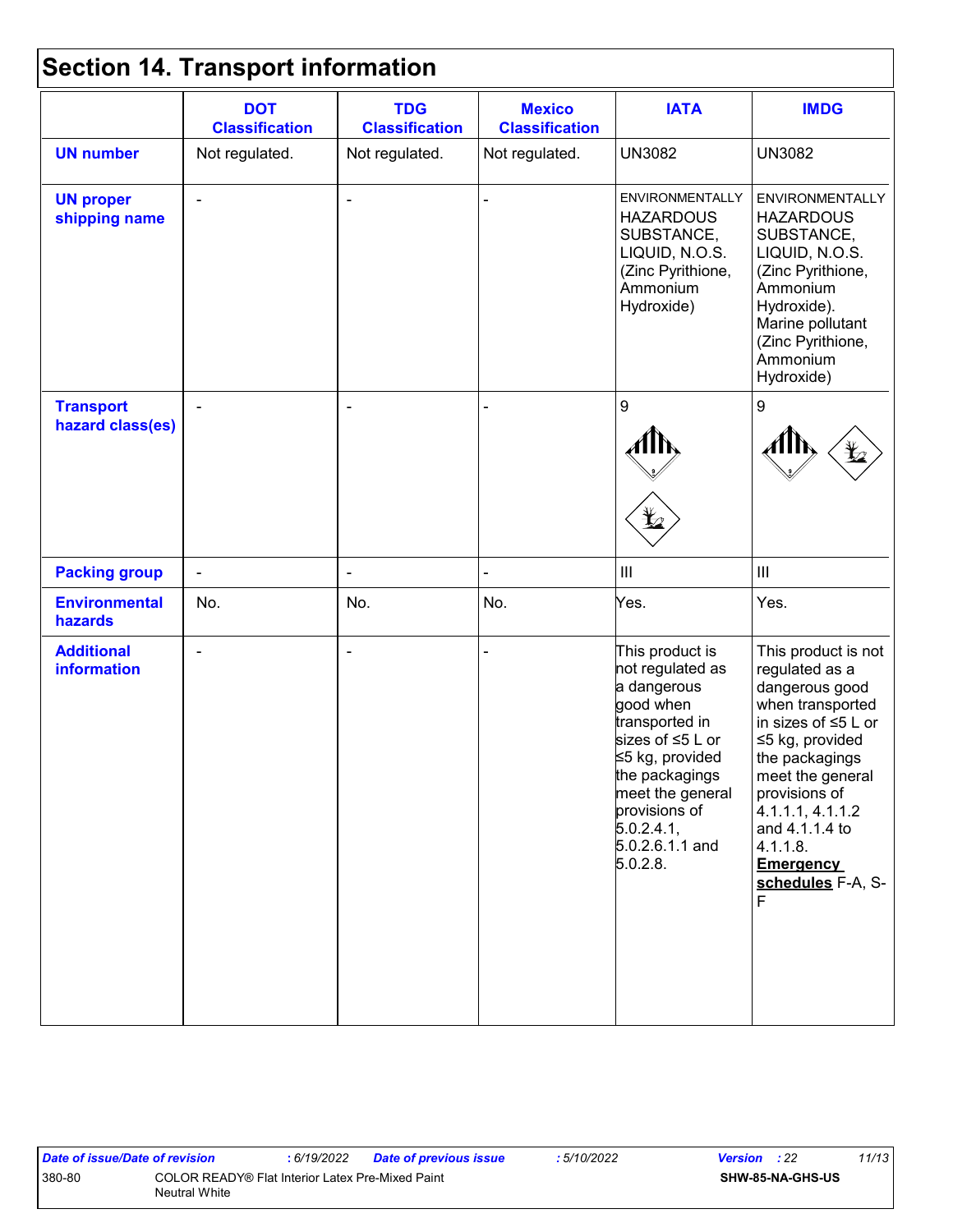### **Section 14. Transport information**

| Special precautions for user :                           | Multi-modal shipping descriptions are provided for informational purposes and do not<br>consider container sizes. The presence of a shipping description for a particular<br>mode of transport (sea, air, etc.), does not indicate that the product is packaged<br>suitably for that mode of transport. All packaging must be reviewed for suitability<br>prior to shipment, and compliance with the applicable regulations is the sole<br>responsibility of the person offering the product for transport. People loading and<br>unloading dangerous goods must be trained on all of the risks deriving from the<br>substances and on all actions in case of emergency situations. |
|----------------------------------------------------------|-------------------------------------------------------------------------------------------------------------------------------------------------------------------------------------------------------------------------------------------------------------------------------------------------------------------------------------------------------------------------------------------------------------------------------------------------------------------------------------------------------------------------------------------------------------------------------------------------------------------------------------------------------------------------------------|
| <b>Transport in bulk according</b><br>to IMO instruments | : Not available.                                                                                                                                                                                                                                                                                                                                                                                                                                                                                                                                                                                                                                                                    |

: Not available. **Proper shipping name :**

### **Section 15. Regulatory information**

**TSCA 5(a)2 proposed significant new use rules**: 2-Methyl-4-isothiazolin-3-one; 5-Chloro-2-methylisothiazolinone

#### **SARA 313**

SARA 313 (40 CFR 372.45) supplier notification can be found on the Environmental Data Sheet.

#### **California Prop. 65**

WARNING: This product contains chemicals known to the State of California to cause cancer and birth defects or other reproductive harm.

|  | International regulations |  |
|--|---------------------------|--|
|--|---------------------------|--|

| <b>International lists</b> | <b>Australia inventory (AllC): Not determined.</b>           |
|----------------------------|--------------------------------------------------------------|
|                            | China inventory (IECSC): Not determined.                     |
|                            | Japan inventory (CSCL): Not determined.                      |
|                            | Japan inventory (ISHL): Not determined.                      |
|                            | Korea inventory (KECI): Not determined.                      |
|                            | New Zealand Inventory of Chemicals (NZIoC): Not determined.  |
|                            | Philippines inventory (PICCS): Not determined.               |
|                            | Taiwan Chemical Substances Inventory (TCSI): Not determined. |
|                            | Thailand inventory: Not determined.                          |
|                            | Turkey inventory: Not determined.                            |
|                            | Vietnam inventory: Not determined.                           |

### **Section 16. Other information**

**Hazardous Material Information System (U.S.A.)**



**The customer is responsible for determining the PPE code for this material. For more information on HMIS® Personal Protective Equipment (PPE) codes, consult the HMIS® Implementation Manual.**

**Caution: HMIS® ratings are based on a 0-4 rating scale, with 0 representing minimal hazards or risks, and 4 representing significant hazards or risks. Although HMIS® ratings and the associated label are not required on SDSs or products leaving a facility under 29 CFR 1910.1200, the preparer may choose to provide them. HMIS® ratings are to be used with a fully implemented HMIS® program. HMIS® is a registered trademark and service mark of the American Coatings Association, Inc.**

**Procedure used to derive the classification**

| <b>Classification</b>          |                                                                                 |             | <b>Justification</b>                                            |             |                                          |       |
|--------------------------------|---------------------------------------------------------------------------------|-------------|-----------------------------------------------------------------|-------------|------------------------------------------|-------|
|                                | CARCINOGENICITY - Category 1A                                                   |             | SPECIFIC TARGET ORGAN TOXICITY (REPEATED EXPOSURE) - Category 1 |             | Calculation method<br>Calculation method |       |
| Date of issue/Date of revision |                                                                                 | : 6/19/2022 | <b>Date of previous issue</b>                                   | : 5/10/2022 | <b>Version</b> : 22                      | 12/13 |
| 380-80                         | <b>COLOR READY® Flat Interior Latex Pre-Mixed Paint</b><br><b>Neutral White</b> |             | SHW-85-NA-GHS-US                                                |             |                                          |       |